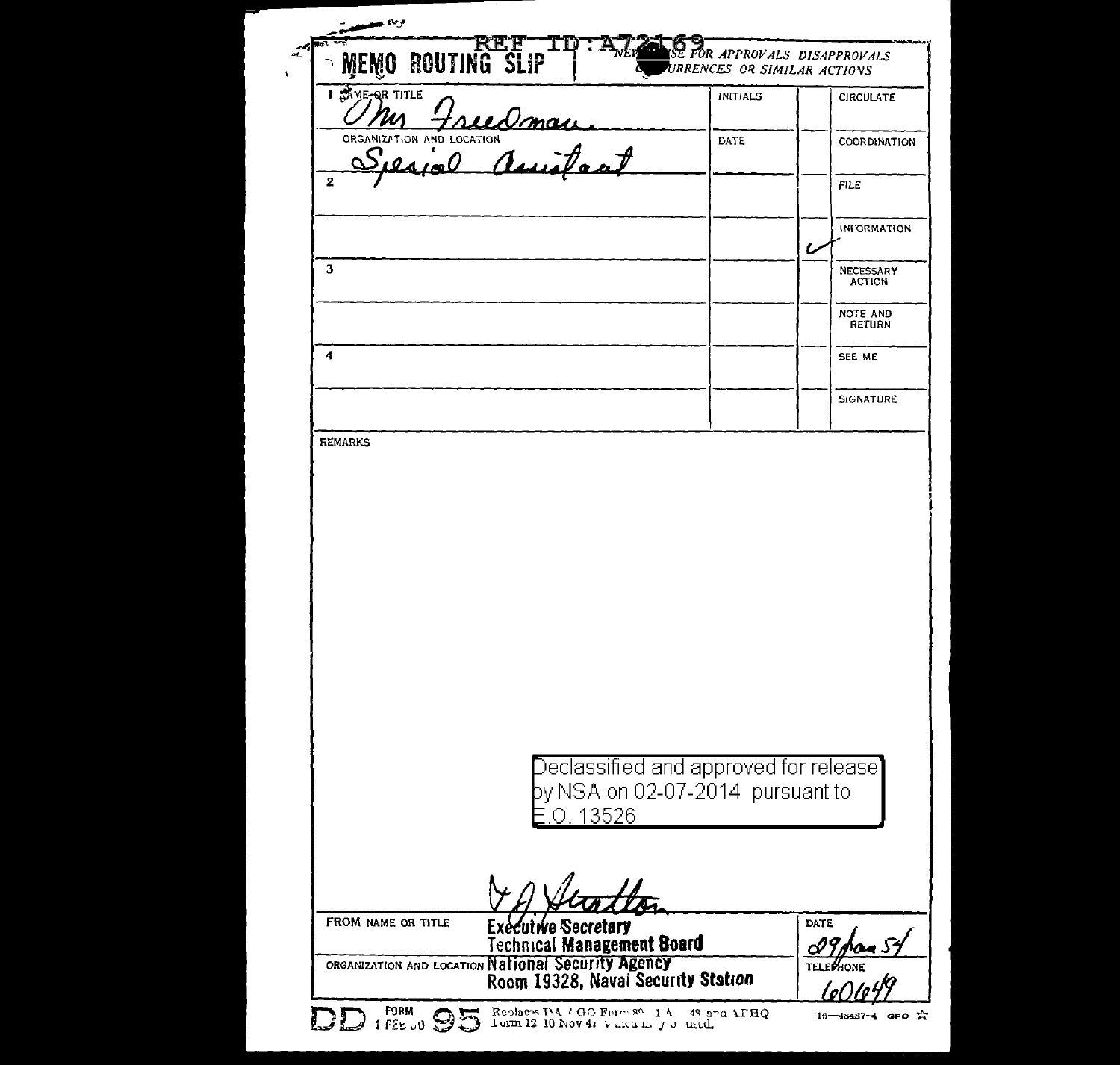

# COPY

**20 JAN 1954** 

<del>9BCRET</del>

**MEMORANDUM FOR: GENERAL REICHELDERFER** ADMIRAL ANNON GENERAL BASSETT

I have reviewed the recommendations received from the Technical Management Board for TMB Projects Nos.  $1_9$   $2_9$   $3_9$   $1_9$  and 6. Additional information concerning these projects is available in TMB documents TMB 11/4.5, TMB 11/4.6, and TMB 12/6.1 copies of which have been furnished each member.

Attached for your information is a listing of the action which I have taken in respect to each recornendation.

I appreciate the interest which you have evidenced in the activities of the Technical Management Board. I know that you share my belief that the results obtained from this Board will more than compensate for the time spent by your executive personnel serving as principal nembers or by other personnel serving as specialists on the working groups.

Your continued suggestions of projects for study by the Technical Management Poard are invited.

This memorandum may be declassified upon removal of the inclosure.

/s/ Ralph J. Canine

RALPH J. CANING Lieutenant General, US Army **Director** 

 $Incl:  $a/s$$ 

 $_{\rm g}$  K  $_{\rm g}$ 

**SECRET** 

**TARK**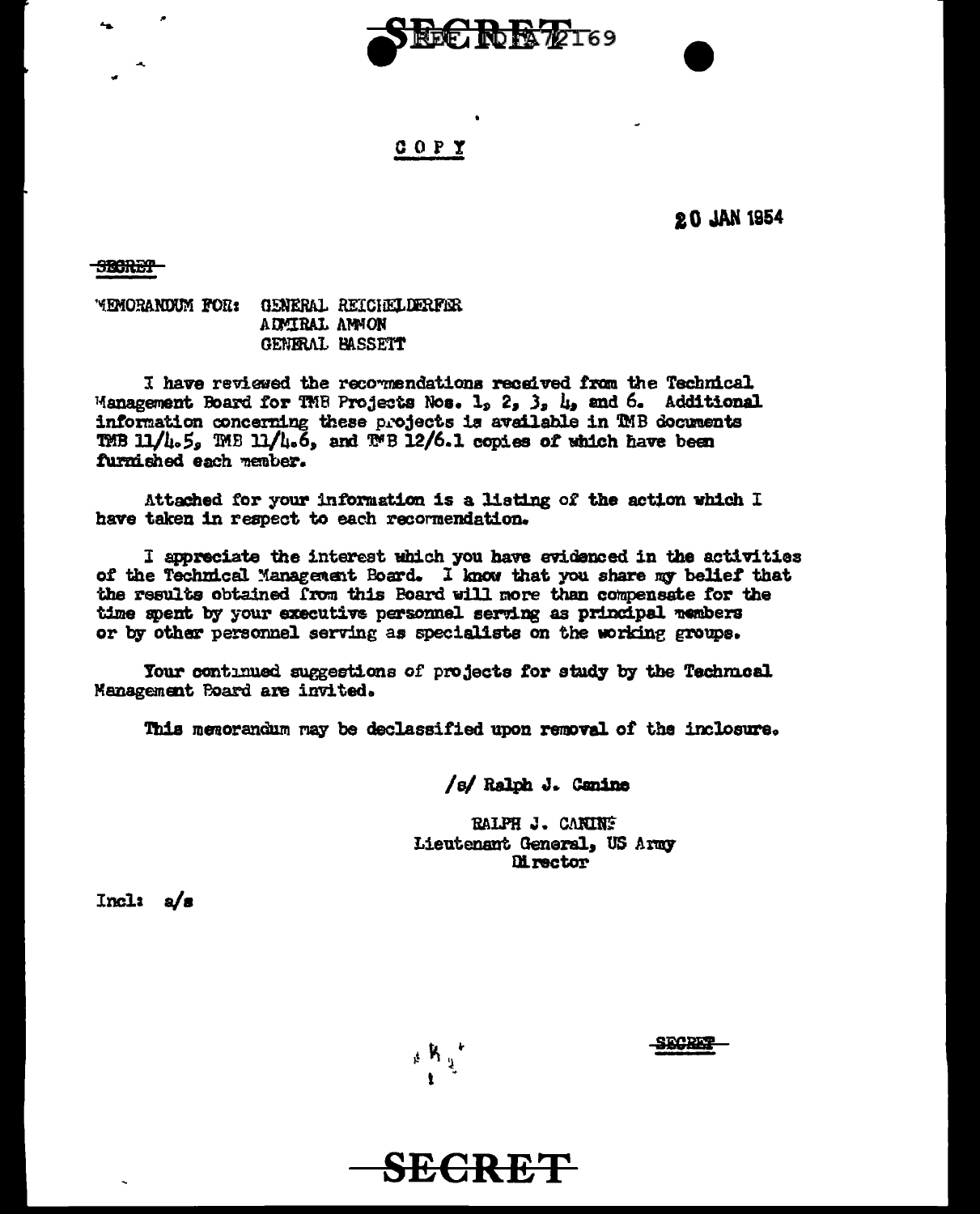SECRET

## TECHNICAL MANAGEMENT BOARD

### LISTING OF ACTION ON RECOMMENDATIONS

- 1. TMB Project No. 1: A study of the requirements for and utilization of COMINT traffic. Recommendation: Discontinue study since no raw traffic utilization а. problem exists. AFSS, in a minority recommendation, recommended action to determine whether a study of the requirements for and utilization of semi-processed material (TECSUMS) by the TMB is justified. ъ. **Final Action:** (1) Study discontinued. (2) DD/PROD assigned project to resolve TECSUM problem with AFSS.  $2<sub>o</sub>$ TMB Project No. 2: A study of NSA and cryptologic agencies' reports. Recommendation: That a reports committee be established under the  $a<sub>o</sub>$ direction of NSA to study, and report to the TMB on a continuing basis, reports and report requirements of NSA and the Service Cryptologic Agencies; and that the members of this committee preferably be those individuals charged with the reports control activities, using the plans and procedures developed by the working group as the basis for conducting the study. Majority of the Poard concurred with this recommendation. NSA members nonconcurred with the recommendation as written and proposed, that NSA establish a reports control program for the cryptologic effort. This program would be accomplished by a joint effort of the Reports Control
	- **Final Action:** NSA Comptroller assigned project. ъ.

logic agencies.

TMB Project No. 3: з. A study of the various job codes in existence to determine the possibility of establishing a uniform and satisfactory code for use by all Services.

Officers and operational personnel of the crypto-

 $\mathbf{1}$   $\in$ 

SECRET

<del>SECRET</del>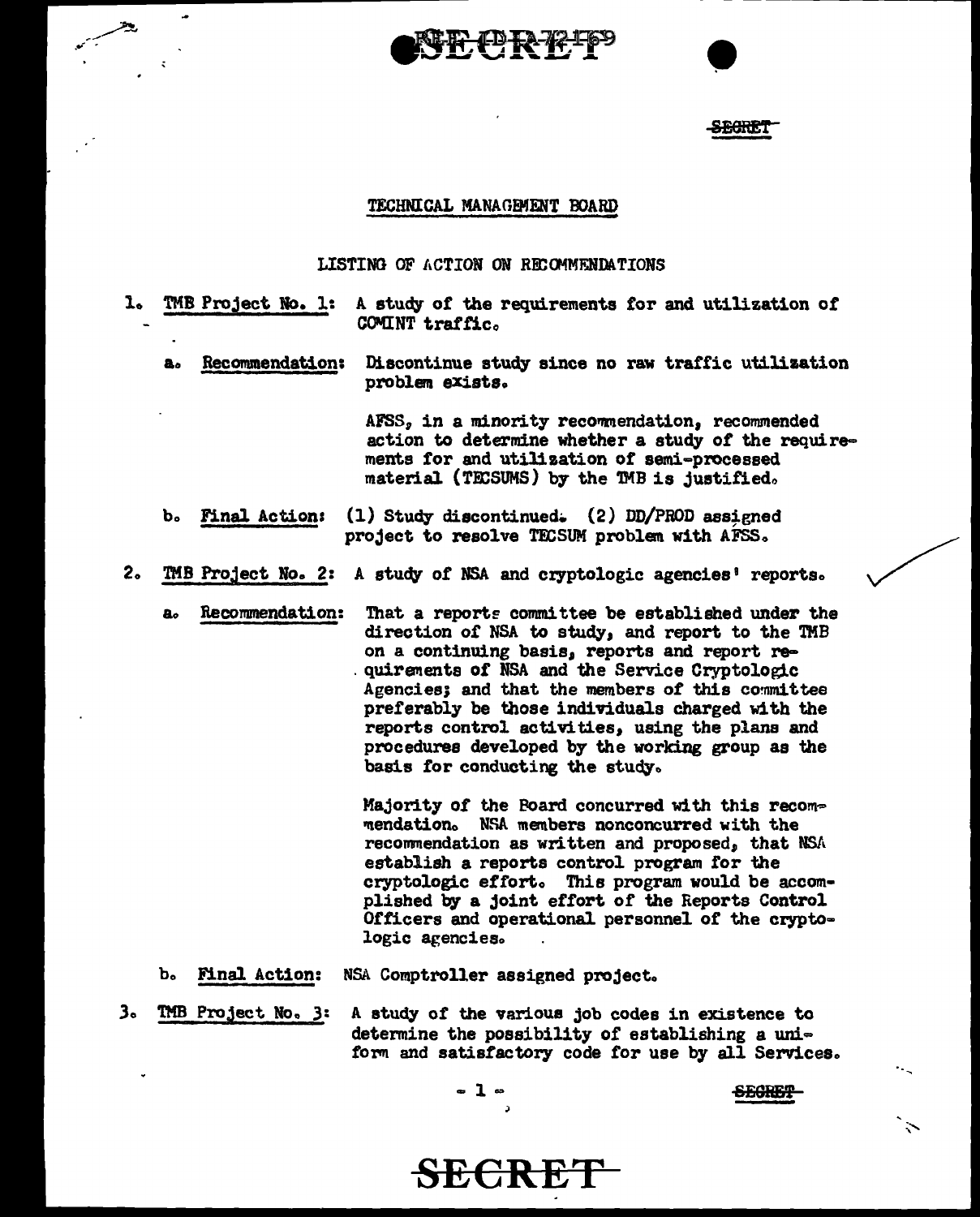## **SECRET**

#### Recommendations:  $\mathbf{a}$

 $\bullet$  :

- (1) That the following conclusions of the working group be adopted?
	- (a) If the Services were required to adopt a joint uniform job code and the formation of such a code could be completely coordinated with the security agencies and NSA, it is likely that some of the problems would vanish.
	- (b) The required adoption of an Ajax Job Code as a unique job code not related to the existing system does not appear to have great utility now particularly from the point of view of the individual services.
	- (c) Since NSA desires to establish a job code for NSA billets, one of the existing job codes should be used as a basic system in order to avoid the cost and confusion of establishing a fourth job code, with cross-referencing to the codes of the other services.
	- (d) The survey of military billets in NSA now in progress should provide valuable data regarding the job code required there.
- (2) That the NSA Personnel Division establish in conjunction with the Services' cryptologic agencies, a program to develop job descriptions applicable to the members of the cryptologic agencies.
- ১. Chief, NSA Personnel Division assigned action, as **Final Action:** recommended.
- <u>، ا</u> **TMB** Project No.  $\mu$ : Determination of the adequacy of the antenna fields at intercept stations in fulfilling the COMINT mission.
	- $a<sub>o</sub>$ Recommendations:
		- (1) Services obtain more complete technical information on the current status of the antenna systems at the field stations and forward this information to NSA. NSA prepare a circular requesting specific information and requiring periodic engineering problem reports. (Providing that duplication of existing reports is not required.)

**SECRET** 

$$
-2 =
$$

<del>SECRET</del>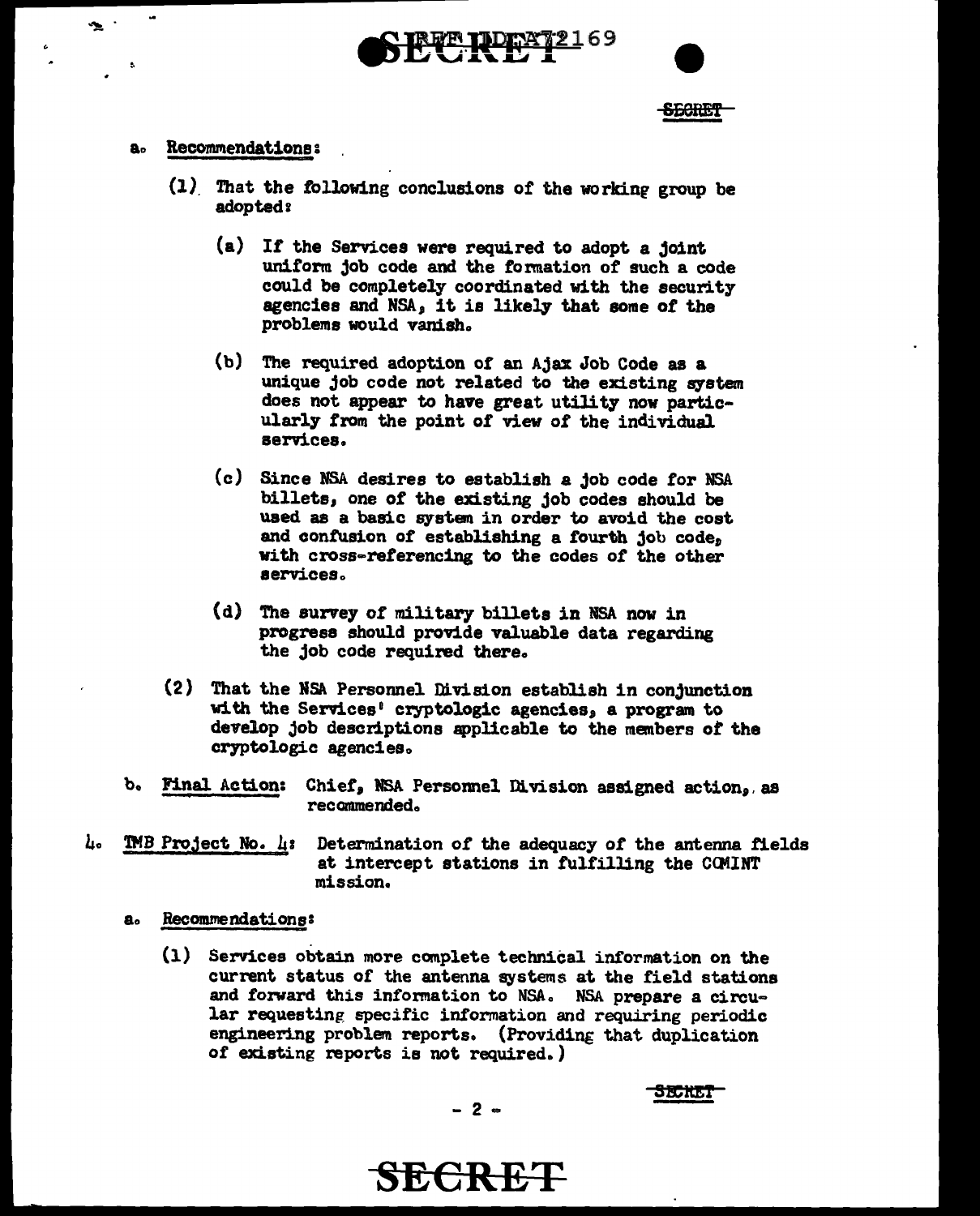



(2) Maintenance procedures for field station antenna personnel be established by a joint meeting of cryptologic service representatives to be called by NSA. Simultaniously, procedures should be established to check on the effectiveness of station personnel in maintaining the antenna systems, with reports being provided NSA for information.

 $\overline{a}$ 

The majority of the Board disapproves this recommendation since they consider this to be a Service problem. NSA members dissented and recommended adoption of the recommendation.

(3) Standards for maximum noise levels and appropriate measuring procedures be established for intercept stations by "'lSAo

The majority of the Board concurred with this recommendation. NSG did not concur since the maintenance of electronic material and establishment of maintenance procedures are not under their cognizance, although they interpose no objection to submitting recommendations to cognizant Navy authorities.

- $(h)$  NSA give greater consideration to the technical capabilities of the antenna field at the intercept stations when making assignments. There be a representative of NSA Intercept Facilities Division on the Intercept Priorities Committee to provide advice on the available antenna facilities to accomplish mission assignments.
- $(5)$  NSA should review their method of assigning missions in order to better utilize available antennas and real estate. The stations in turn should make recommendations back to NSA thru appropriate channels when they believe they can improve their operation by more appropriate mission assignments or by better utilisation or antennas or real estate. An NSA Circular should be issued to set up a procedure for the flow of information up and down the line concerning mission assignments vs. station facilities. ASA did not concur since they consider that  $\#$ h above covers this.
- (6) NSA and AFSS NSA direct that a study be made of the utilization of the antenna fields by each service to determine whether the antenna fields are adequate in relation to the coverage being attempted.

<del>SECRET</del>

 $-3-$ 

**SECRET**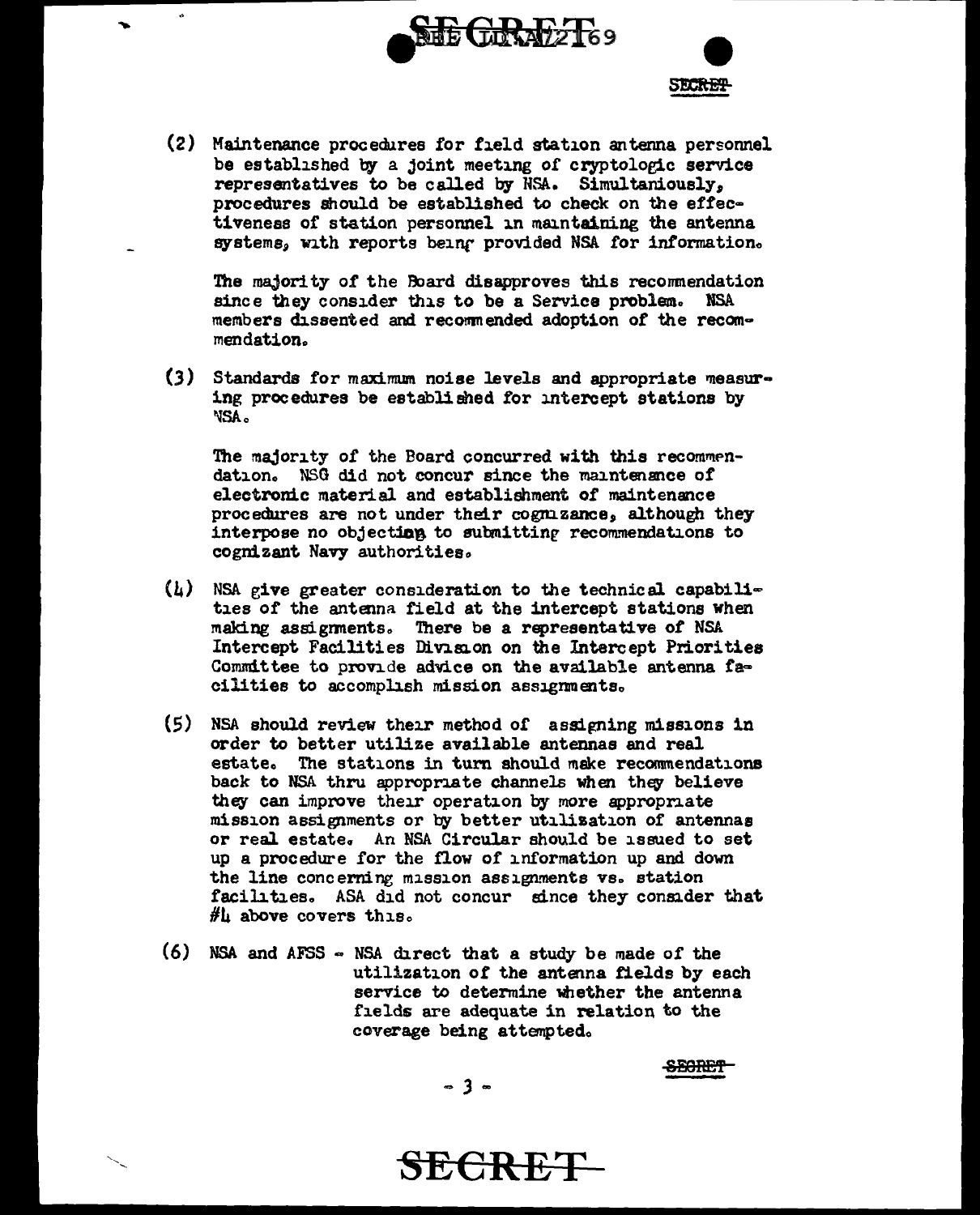



- ASA and NSG  $\sim$  A further study be made of the utilization of the antenna fields by each service taking one of their stations as a sample and attempting to determine whether the antenna fields are adequate in relation to the coverage being attempted.
- (7) The Services, supported as required by NSA, should insure that appropriate clearances are obtained for the antenna design engineers so that they can be given a complete knowledge of the problem. Coordination should begin when a new station is first anticipated by NSA and continue throughout the planning, design, and construction of the station.

The majority of the Board concurred. NSA concurs provided the following sentence is added: "Closer coordination should be insured by a scheduled reporting procedure between NSA and the services concerned." (ASA, NSG, AFSS, non-concurred with this sentence.)

- (8) NSA prepare a periodic review of estimates of anticipated mission assignments for each station and provide this information to the services for guidance in their station planning.
- (9) The cryptologic agencies should come to NSA for support in their efforts to obtain real estate for erection of additional antennas.

The majority of the Board concur. NSG did not concur since the recommendation is considered to involve matters outside the purview of the TMB.

- (10) NSA coordinate the VHF/UHF/SHF antenna requirements of the three Services and forward the information to the ITC where joint military characteristics can be prepared. (for COMINT only)
- (11) NSA undertake a study of existing antennas to determine their adequacy for COMINT in terms of optimum performance, minimum size, etc.
- b. Final Action:

 $\sim$ 

- $(1)$  DD/PROD assigned action to accomplish recommendations Nos.  $l_s$  $3, \mu, 5, 8, 9,$  and 10.
- (2) R/D assigned action to accomplish recommendation No. 11.
- (3) Recompendations Nos. 2, 6, and 7 are still being considered.

# **SEGRET**

 $\begin{array}{c} \circ \\ \circ \\ \circ \end{array}$ 

# **SECRET**